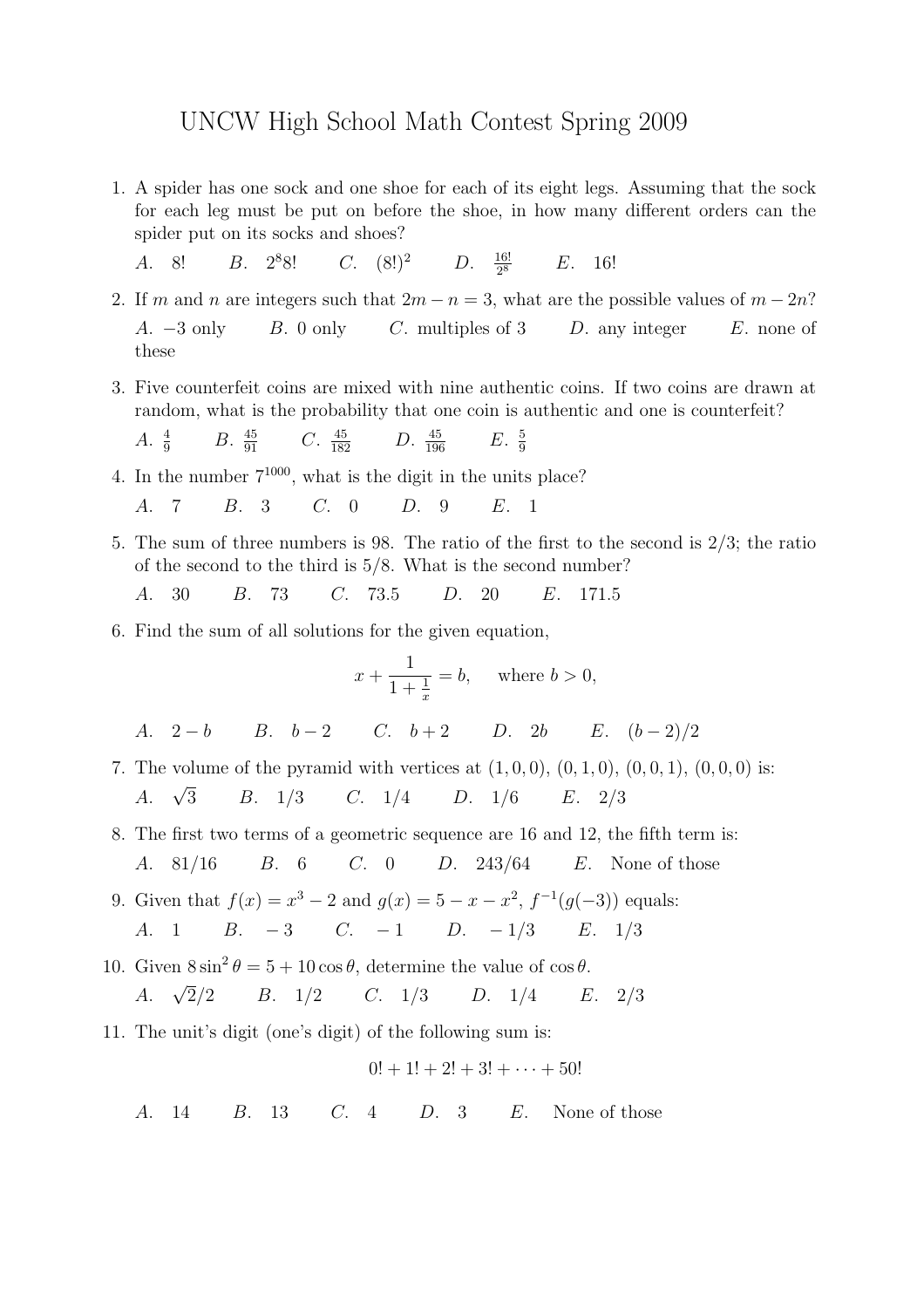

- 12. The area of the shaded region in the above figure is A.  $(6\sqrt{3} - \pi)/24$ B.  $(3\sqrt{3}+\pi)/12$  $C. \quad \pi/12$  D.  $3\pi/4$  E. None of those
- 13. At a party where 14 couples were present, if each person shook hands with every other person except their spouse, how many handshakes took place?
	- A. 162 B. 364 C. 378 D. 91 E. 351
- 14. Find the perimeter of a right triangle whose area is 40  $cm<sup>2</sup>$  and whose hypotenuse is 15 cm.
	- A.  $15+5\sqrt{7}$ B.  $15+\sqrt{265}$  $C. \quad 15+\sqrt{305}$ D.  $15+\sqrt{385}$  $\frac{1}{385}$  E.  $15\sqrt{545}$
- 15. Triangle ABC is isosceles with  $CA = CB$ . The angles  $\angle ABD$ ,  $\angle BAE$  and  $\angle C$  have measures 50<sup>o</sup>, 40<sup>o</sup> and 40<sup>o</sup> respectively. Find the measure of  $\angle AED$ .



- A.  $30^{\circ}$  B.  $35^{\circ}$  C.  $40^{\circ}$  D.  $45^{\circ}$  E.  $50^{\circ}$
- 16. A given circular cylindrical can is made up of a square piece of metal and two circular disks each with diameter c inches. What is the volume of this cylindrical can?

A.  $\pi^2 c$  $^{3}/2$  B.  $\pi^{2}c^{3}/4$  C.  $2\pi^{2}c^{3}$  D.  $\pi^{2}c^{2}/5$  E.  $2\pi^{2}c^{3}/3$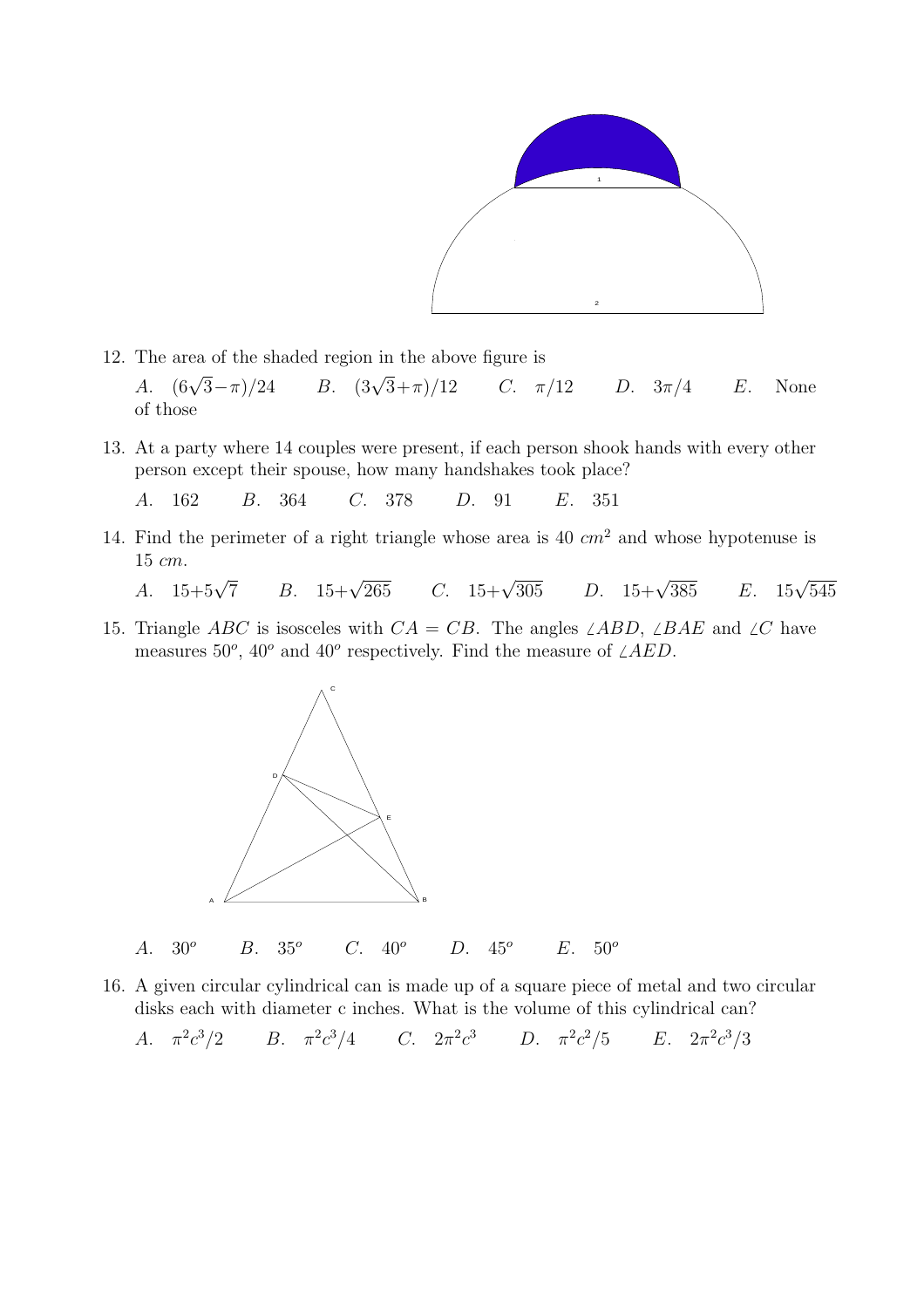17. Find the area of parallelogram ABCD, given that  $AB = BE = ED = 2$ , and  $\angle ABE =$  $90^o$ .



A. 
$$
1+2\sqrt{2}
$$
 B.  $2+2\sqrt{2}$  C.  $4+2\sqrt{2}$  D.  $4+\sqrt{2}$  E.  $2+\sqrt{2}/2$ 

- 18. A triangle with sides 6, 8, and 10 has its shortest side doubled in length while the other two sides remain the same. What is the area of the new triangle? √ √
	- A. 5  $B. \quad 10\sqrt{55}$ 55 C. 67 D. 2 75 E. 35
- 19. If  $\log_3(ab)^2 + \log_3(bc)^2 + \log_3(ac)^2 = 20$  for positive a, b, and c, what is the value of abc ?
	- A. 81 B.  $20^{3/4}$  C. 729 D.  $20^{3/2}$  E. 243
- 20. What is the sum of the digits of the integer solution to  $4+\sqrt{11+\frac{3}{V}}$  $\frac{\sqrt[3]{-10 + \sqrt[5]{3x - 4}}}{\sqrt[5]{-10 + \sqrt[5]{3x - 4}}} = 7$ ? A. 5 B. 4 C. 3 D. 2 E. 6
- 21. Using the assumption that the probability that a baby is a boy is  $\frac{1}{2}$  and the probability that a baby is a girl is  $\frac{1}{2}$ , determine the probability that a family with four children has two boys and two girls.
	- A.  $\frac{2}{3}$  $\frac{2}{3}$  B.  $\frac{2}{5}$  $\frac{2}{5}$  C.  $\frac{1}{3}$  D.  $\frac{1}{2}$  E.  $\frac{3}{8}$ 8
- 22. Rewrite the expression in terms of u and v, assuming u and v are positive.

$$
\sec(\sin^{-1}(u) + \tan^{-1}(v))
$$

A. 
$$
\sqrt{1+u^2}/(\sqrt{1-v^2}-uv)
$$
 B.  $\sqrt{1+v^2}/(\sqrt{1-u^2}-uv)$   
\nC.  $\sqrt{1+v^2}/(\sqrt{1-u^2}+uv)$  D.  $\sqrt{1+u^2}/(\sqrt{1-v^2}+uv)$   
\nE.  $(\sqrt{1-v^2}-uv)/\sqrt{1+v^2}$ 

23. Find the exact value of  $\cos 1^{\circ} \cdot \cos 2^{\circ} \cdot \cos 3^{\circ} \cdot \cdots \cdot \cos 45^{\circ} \cdot \csc 46^{\circ} \cdot \cdots \cdot \csc 89^{\circ}$ . A.  $1/2$  B.  $2/3$  C.  $\sqrt{2}/2$  D.  $\sqrt{2}$ 2 E. 2 √ 2

24. Find the equation of the line containing the centers of two circles

$$
x^{2} + y^{2} - 4x + 6y + 4 = 0 \qquad x^{2} + y^{2} + 6x + 4y + 9 = 0
$$

A.  $x + 5y = -13$  B.  $x - 3y = -12$  C.  $2x - 2y = 10$  D.  $x - 5y = 12$ E.  $5x - y = 13$